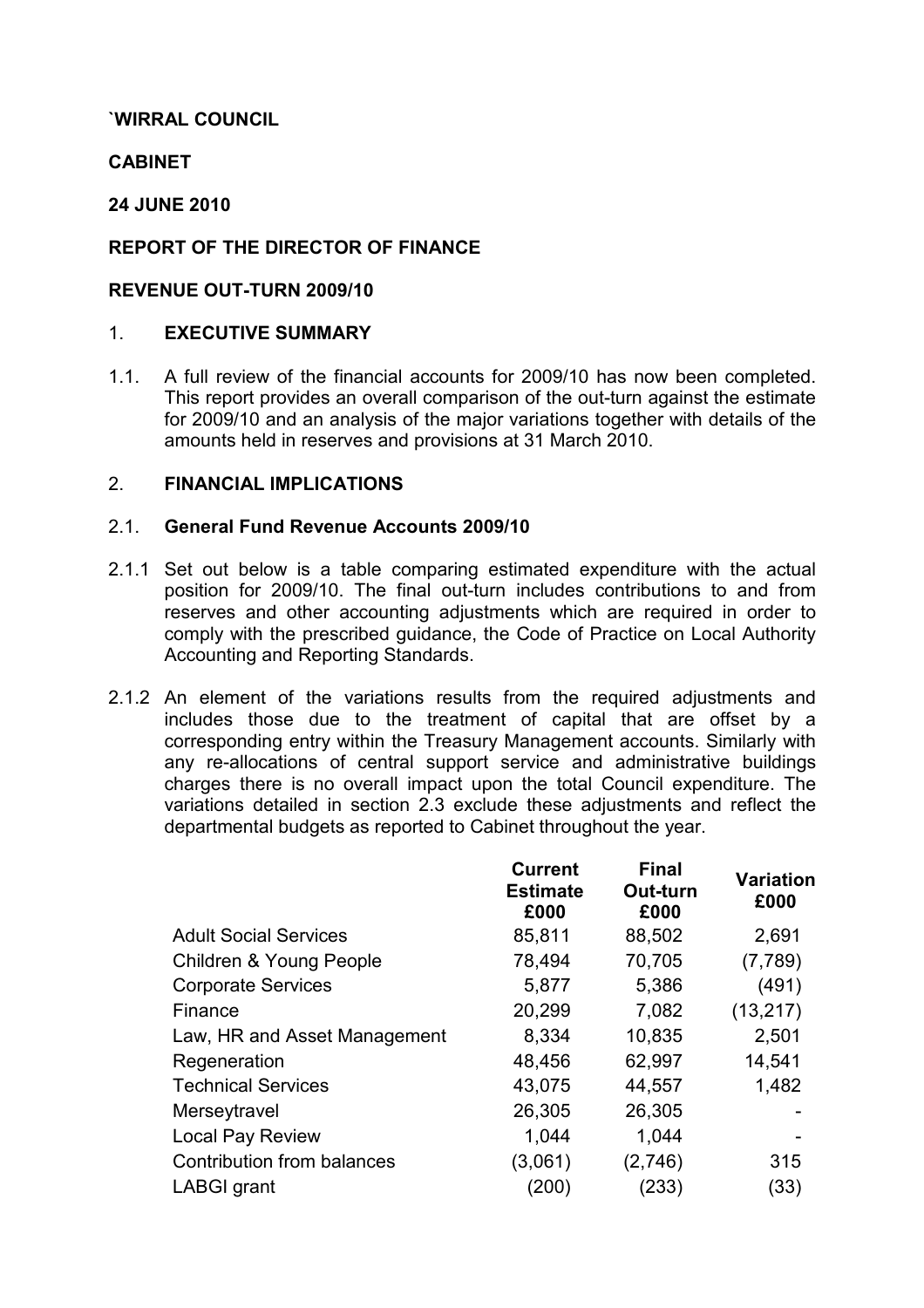| <b>LAA Reward Grant</b>                 | (1,400)                                   | (1,400)                          |       |
|-----------------------------------------|-------------------------------------------|----------------------------------|-------|
| <b>TOTAL EXPENDITURE</b>                | 313,034                                   | 313,034                          |       |
| <b>INCOME</b>                           |                                           |                                  |       |
| <b>Revenue Support Grant</b>            | 28,643                                    | 28,643                           |       |
| Area Based Grant                        | 31,975                                    | 31,975                           |       |
| <b>National Non Domestic Rate</b>       | 124,094                                   | 124,094                          |       |
| <b>Council Tax Income</b>               | 129,009                                   | 129,009                          |       |
| <b>Collection Fund Surplus</b>          | (687)                                     | (687)                            |       |
|                                         |                                           |                                  |       |
| <b>TOTAL INCOME</b>                     | 313,034                                   | 313,034                          |       |
|                                         | <b>Current</b><br><b>Estimate</b><br>£000 | <b>Final</b><br>Out-turn<br>£000 |       |
| <b>STATEMENT OF BALANCES</b>            |                                           |                                  |       |
| Balance as at 1 April 2009              | 8,283                                     | 8,283                            |       |
| <b>Contribution to General Fund</b>     | (3,061)                                   | (2,746)                          | 315   |
| <b>Contribution from Other Reserves</b> | 5,501                                     | 8,222                            | 2,721 |

# 2.2. Contribution from other Reserves

2.2.1 The contributions include the sum of £2.5 million from the Insurance Fund following the completion of the fund accounts and a further payment of £0.2 million in respect of the recovery of VAT.

| £000  |
|-------|
| 3,392 |
| 2.471 |
| 1.500 |
| 859   |
| つつつ   |
|       |

## 2.3 Analysis of Main Variations

2.3.1 After excluding the required accounting adjustments outlined earlier the departmental variations were;-

| <b>Department</b>            | Overspend<br>£000 | <b>Underspend</b><br>£000 |
|------------------------------|-------------------|---------------------------|
| <b>Adult Social Services</b> | 2,438             |                           |
| Children & Young People      | 304               |                           |
| <b>Corporate Services</b>    |                   | 30                        |
| Finance                      |                   | 3,779                     |
| Law, HR & Asset Management   |                   | 261                       |
| Regeneration                 | 276               |                           |
| <b>Technical Services</b>    | 737               |                           |
| <b>Overall Underspend</b>    |                   | 315                       |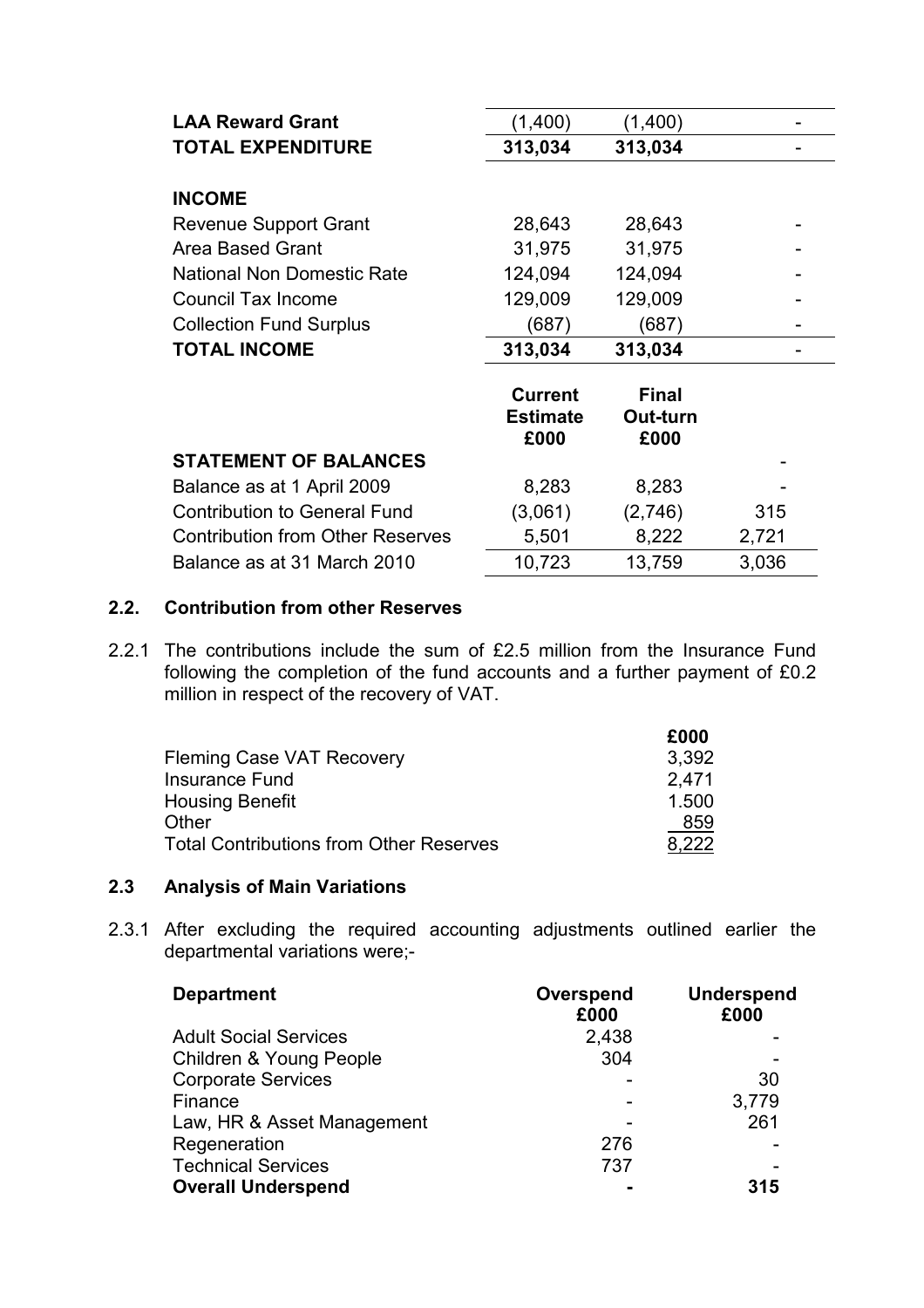2.3.2The main departmental variations were :-

|                                                                                                                                                                                                                                   | Overspend<br>£000          | <b>Underspend</b><br>£000 |
|-----------------------------------------------------------------------------------------------------------------------------------------------------------------------------------------------------------------------------------|----------------------------|---------------------------|
| <b>Adult Social Services</b><br><b>Non-Residential Care Charges</b><br><b>Residential and Nursing Care Charges</b><br><b>Staffing Costs</b>                                                                                       | 1,100<br>738<br>570        |                           |
| <b>Children &amp; Young People</b><br><b>Independent Residential Care</b><br>Fostercare, adoptions and lodgings<br><b>Instrumental Music Service</b><br>Home to School Transport<br>Use of Grants<br><b>Staffing and Training</b> | 1,693<br>453<br>283<br>206 | 1,874<br>420              |
| <b>Corporate Services</b><br>No significant variations                                                                                                                                                                            |                            |                           |
| <b>Finance</b><br><b>Bad Debts Provision</b><br><b>Housing Benefit Grant and Payments</b><br><b>Investment Income</b><br><b>Council Tax Collection</b>                                                                            | 1,500                      | 2,960<br>1,185<br>515     |
| Law, HR & Asset Management<br><b>Audit Fees</b>                                                                                                                                                                                   |                            | 324                       |
| <b>Regeneration</b><br>Income shortfall golf/sports centres                                                                                                                                                                       | 263                        |                           |
| <b>Technical Services</b><br><b>Winter Maintenance</b><br>Car Parking including income shortfall                                                                                                                                  | 304<br>264                 |                           |

## 2.4 Adult Social Services

- 2.4.1 The department throughout the year reported pressures of £2.8 million within its budgets for Community Care and income from residential/non-residential care charges. The projected overspend was £2.5 million after taking into account specific cost reduction measures.
- 2.4.2 In line with this projection the final outturn was an overspend of £2.4 million. A contributing factor to this overspend has been the increasing number of older people with critical and substantial needs entering the service. There have also been additional pressures from the number of younger adults with complex disabilities moving into the service out of the education system.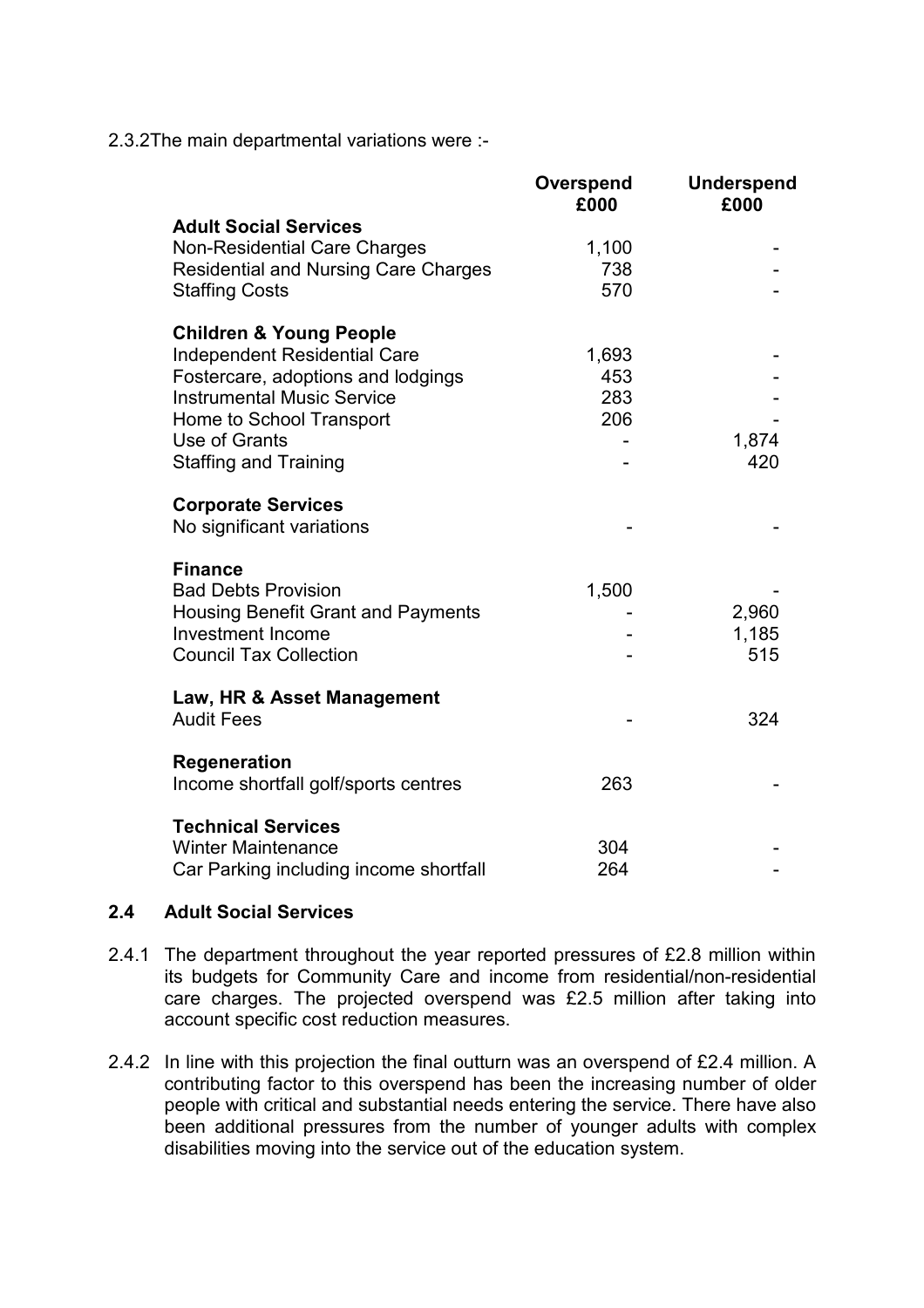2.4.3 A number of efficiencies were implemented during the year and residential nursing care contracts have been re-negotiated to realise further efficiencies in 2010/11.

# 2.5 Children & Young People

- 2.5.1 Whilst significant financial pressures were reported through out the year these were to a large extent contained through slippage in the SureStart programme, reductions in Area Based Grant funded budgets and the use of stringent expenditure controls.
- 2.5.2 The provision of care services for children is a volatile area of the budget. As part of the 2009/10 budget additional resources were allocated to support the service and delivered improved outcomes for children. However, independent residential placements increased beyond that anticipated following the impact of the Baby P case. This reflected the national trend with the number of placements for the year exceeding the target and budget for 2009/10. The budgets for fostering and adoption have come under similar pressure.
- 2.5.3 Special Educational Needs transport costs exceeded the budget. The Instrumental Music Service faced increased staffing costs, although tuition charges were increased there has been a shortfall in income from charges to schools.
- 2.5.4 Budgets funded by Area Based Grant such as for Narrow the Gap and Extended Schools were top sliced to offset pressures elsewhere. Slippage in the Surestart programme, from higher than anticipated turnover in Children's Centres and delays in Phase 3 enabled the grant to fund expenditure on other children's priorities.

## 2.6 Corporate Services

2.6.1 During the year financial monitoring reports highlighted no variations.

## 2.7 Finance

- 2.7.1 Under Treasury Management the target for investment income was adjusted to reflect the economic downturn and low interest rates. However with close management and the settling of markets it has been possible to achieve a surplus of £1.2 million.
- 2.7.2 Cabinet on 14 January 2010 agreed to the transfer of £3.9 million of capital programme schemes to departmental revenue budgets. This was funded by a transfer of the budget for debt rescheduling and capital financing.
- 2.7.3 Improvements in respect of the administration and payment of Housing and Council Tax benefit to eligible recipients have continued to realise savings. This has in part been achieved through the use of a number of service access points, working with partners and improved processing technology. This approach offers the potential to make further savings in the coming years.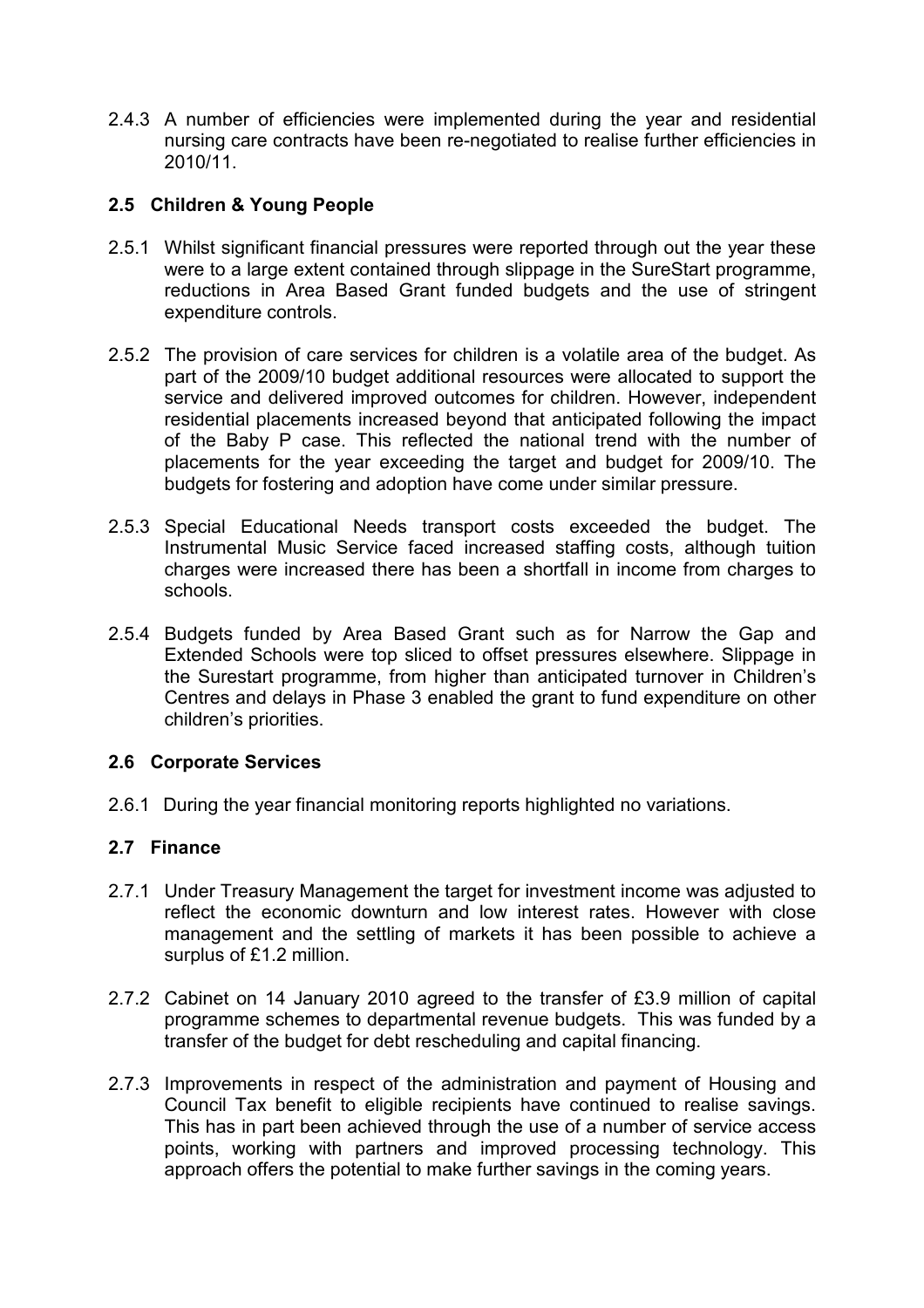2.7.4 As in 2008/09 the continuing difficult financial climate is having an impact upon the ability of individuals to meet their financial obligations. In recognition of this the sums outstanding and due to the Council are at increased risk of not being met and this has required an increase in the provision for bad debts.

## 2.8. Law, HR and Asset Management

2.7.5 During the year the pressures were from a shortfall of income from managed properties and abortive capital scheme costs being charged to revenue. Underspending in audit fees occurred and budget is now subject to further review. This compensated for pressures in other areas.

# 2.8 Regeneration

- 2.8.1 The financial monitoring reports identified that the final spend would exceed the budget. This primarily resulted from a shortfall in the income generated in Cultural Services from golf courses and sports centres.
- 2.8.2 The 2009/10 budget included for the implications of the Strategic Asset Review and, in particular, the financial effects of a reduction in the number of libraries. This was subsequently amended by the revocation of the decision and the retention of the libraries thus ceasing the planned capital investment into the proposed Neighbourhood Centres.

## 2.9 Technical Services

- 2.9.1 Monitoring reports identified difficulties meeting the income targets in respect of Car Parking operations and fee income from planning and development fees and architects fees through the effects of the recession. At the end of the year the main variation was in respect of car parking.
- 2.9.2 Due to adverse weather conditions winter maintenance overspent by £0.3 million. Cabinet on 4 February 2010 agreed to an additional budget allocation of £250,000 for emergency pothole repairs due to the extreme weather conditions experienced at the start of the year.

# 2.10 Local Pay Review

2.11.1 The liability to the Council to meet the on-going costs of the implementation of the harmonisation and local pay review is being back-dated to 1 April 2007. Cabinet is regularly updated as to the latest position with the exercise expected to conclude during the 2010/11 financial year. In accordance with Accounting Standards, money has been set-aside in the 2009/10 accounts to meet these potential costs.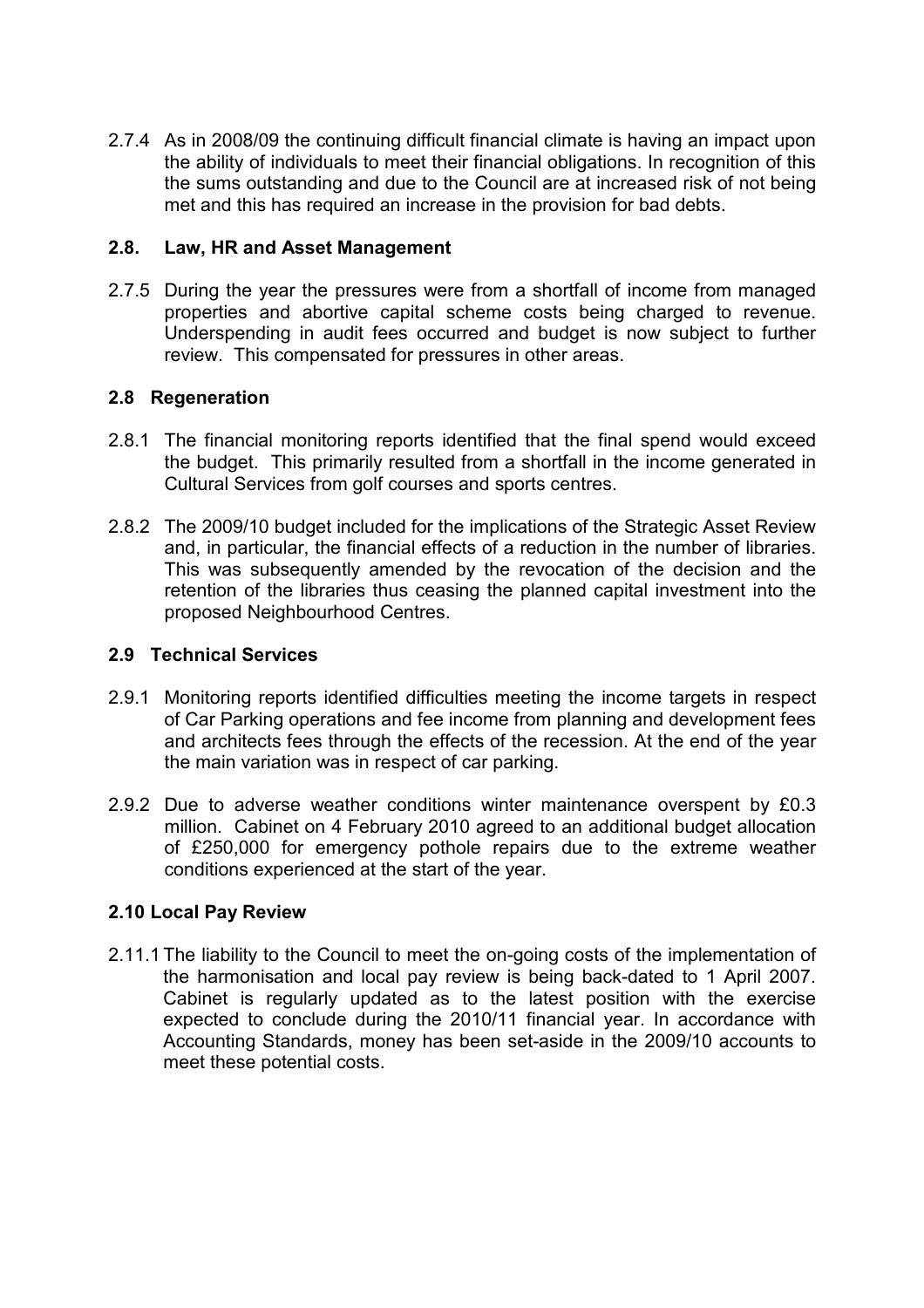# 2.12 Statement of Balances

2.12.1 At 31 March 2009 the balances were £8.3 million. When Council agreed the budget for 2009/10 the projections were for £10.7 million and so the out-turn of £13.7 million represents an increase of £3 million. This increase is detailed in the preceding sections of this report being due to the contribution to balances from the Insurance Fund of £2.5 million, additional money from the Fleming case VAT recovery of £0.2 million and a net underspending on the General Fund of £0.3 million.

# 2.13 Collection Fund

2.13.1 The income of the Collection Fund was £211.9 million and the expenditure was £211.4 million:-

|                         | £000    |
|-------------------------|---------|
| <b>Wirral Precept</b>   | 129,008 |
| <b>Police Precept</b>   | 14,663  |
| Fire and Rescue Precept | 6,504   |
| <b>Business Rates</b>   | 59,202  |
| Adjustment to provision | 2,026   |
|                         | 211,403 |

2.13.2 The surplus for the year of £0.5 million includes the recovery of the previous year deficit and results in a Collection Fund surplus of £0.1 million at 31 March 2010. In accordance with revised accounting practice the Wirral share of the surplus is included within the Income and Expenditure Account of the Authority.

## 2.14 Provisions and Reserves

2.14.1.At 31 March 2010 the following provisions for bad debts were made within the General Fund:-

|                                       | £000   |
|---------------------------------------|--------|
| <b>Sundry Debtors</b>                 | 4,676  |
| <b>Community Charge Summons Costs</b> | 676    |
| <b>Housing Benefit</b>                | 5,488  |
| Total                                 | 10,840 |

2.14.2 At 31 March 2010 the following provision was made for bad debts within the Collection Fund;-

|                    | £000  |
|--------------------|-------|
| <b>Council Tax</b> | 6,693 |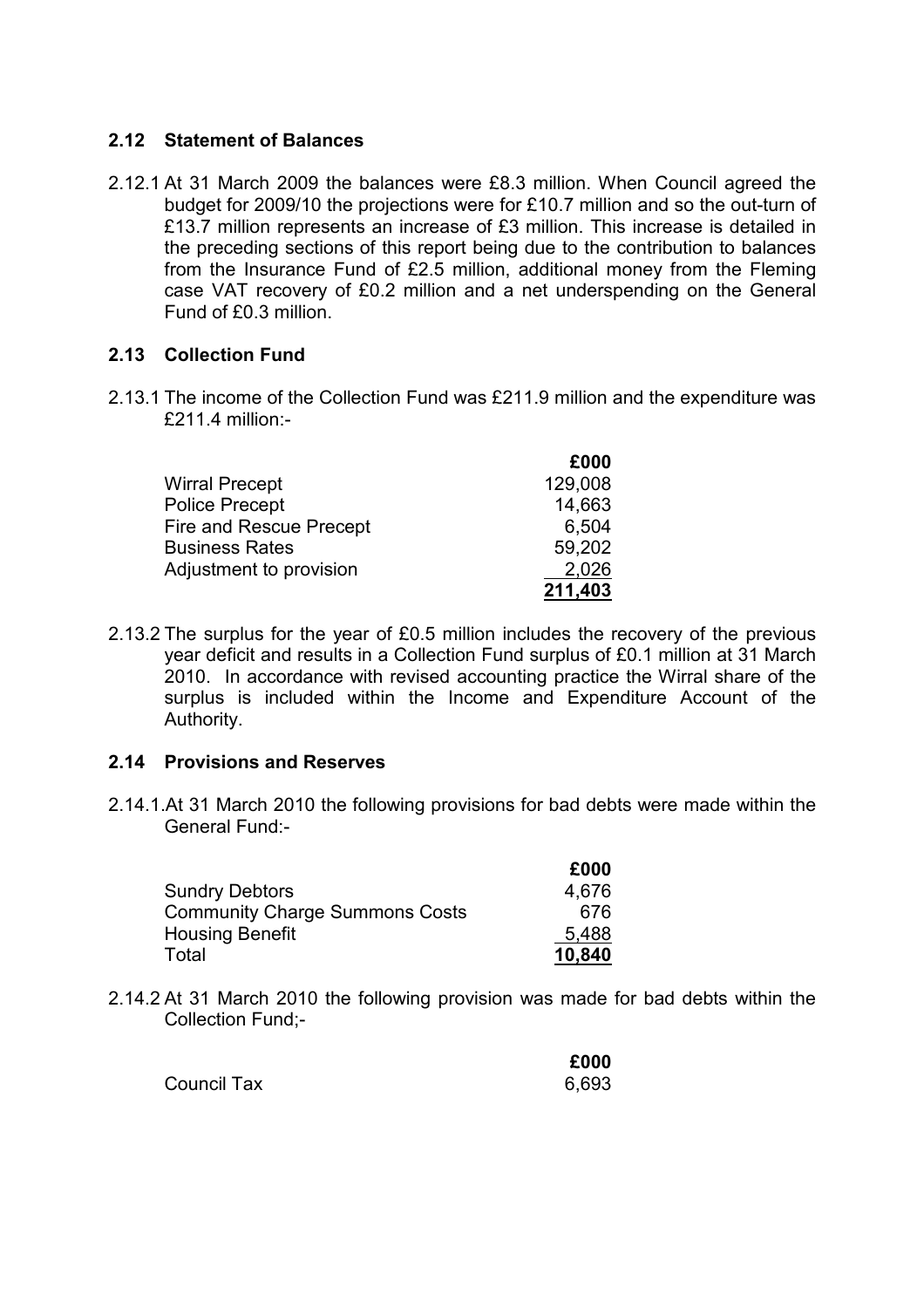- 2.14.3 In accordance with revised accounting practice, the Authority shows within its own accounts the element of Council bad debt and provision relating to its share of the total debt. Business Rates are now accounted for on an agency basis. There is therefore no provision for this in the Council accounts.
- 2.14.4 In addition to providing for bad debts the Council maintains provisions and reserves which are amounts set-aside to meet identified possible future liabilities. These are analysed in the Appendix.

# 2.15 Insurance Fund

- 2.15.1 The Insurance Fund contributed a total of £2.5 million to the General Fund balance during the year. The combined balance of the Insurance Fund and Reserve has been decreased by £0.2 million to £18.1 million at 31 March 2010.
- 2.15.2 The Insurance Fund Annual Report is on the agenda for this meeting of the Cabinet.

## 2.16 School Balances

2.16.1 Under the Education Reform Act 1988 all primary, secondary, special and nursery schools now manage delegated budgets. At 31 March 2010 the balances held totalled £8.4 million which can only be used for schools' purposes and are not, therefore, available to support general Council expenditure.

## 3. STAFFING IMPLICATIONS

3.1. There are no specific implications arising out of this report.

# 4. LOCAL MEMBER SUPPORT IMPLICATIONS

4.1. There are no specific implications arising out of this report.

# 5. LOCAL AGENDA 21 STATEMENT

5.1. There are no specific implications arising out of this report.

## 6. PLANNING IMPLICATIONS

6.1. There are no specific implications arising out of this report.

# 7. EQUAL OPPORTUNITIES IMPLICATIONS

7.1. There are no specific implications arising out of this report.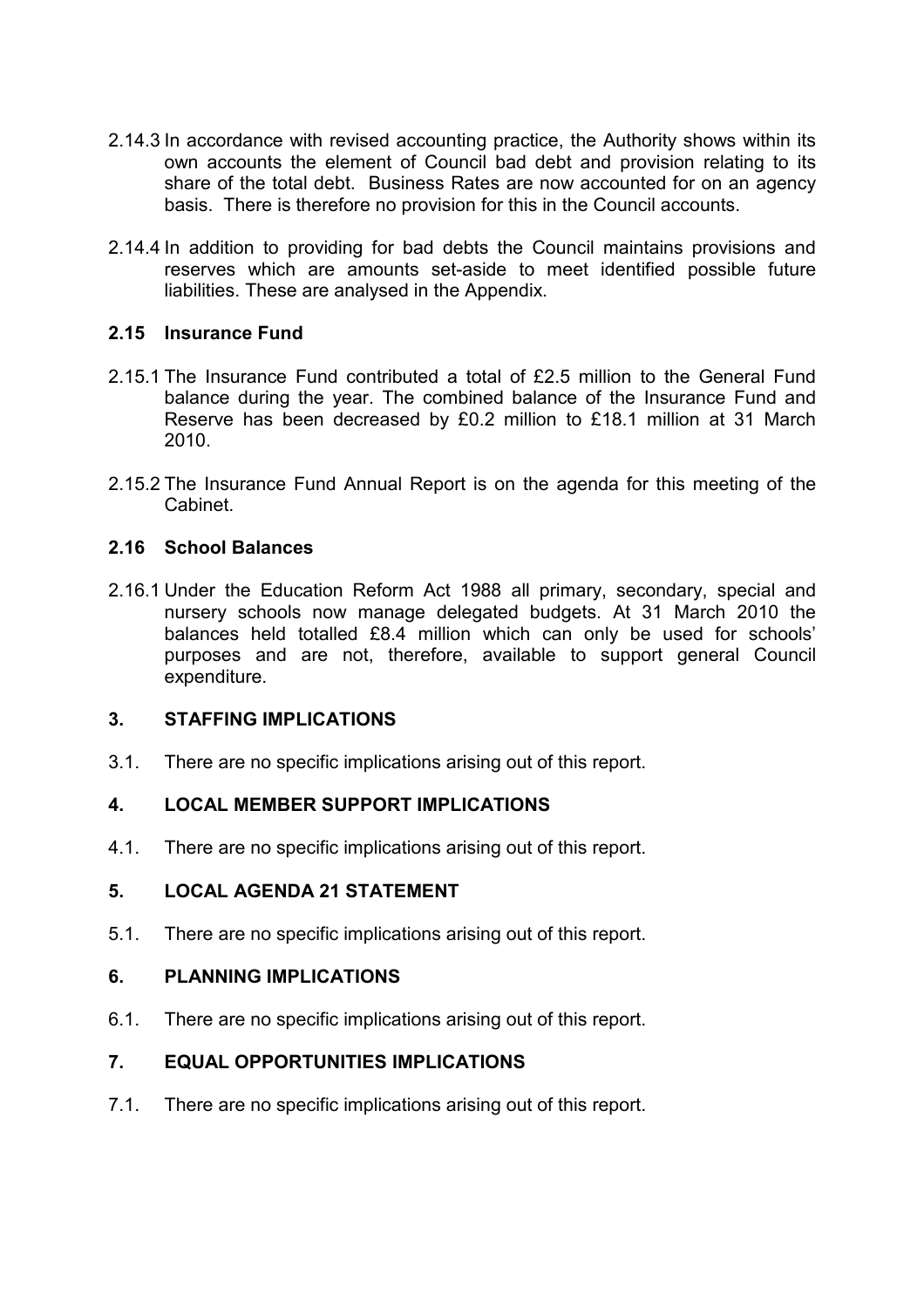# 8. COMMUNITY SAFETY IMPLICATIONS

8.1. There are no specific implications arising out of this report.

# 9. HUMAN RIGHTS IMPLICATIONS

9.1. There are no specific implications arising out of this report.

## 10. BACKGROUND PAPERS

- 10.1. Code of Practice on Local Authority Accounting in the UK SORP 2009
- 10.2. Capital Finance and Accounting Regulations 2009
- 10.3. Accounts and Audit Regulations 2003.

# 11. RECOMMENDATIONS

- 11.1 That the revenue out-turn for 2009/10 be agreed.
- 11.2 That the provisions and reserves be agreed.

 IAN COLEMAN DIRECTOR OF FINANCE

FNCE/120/10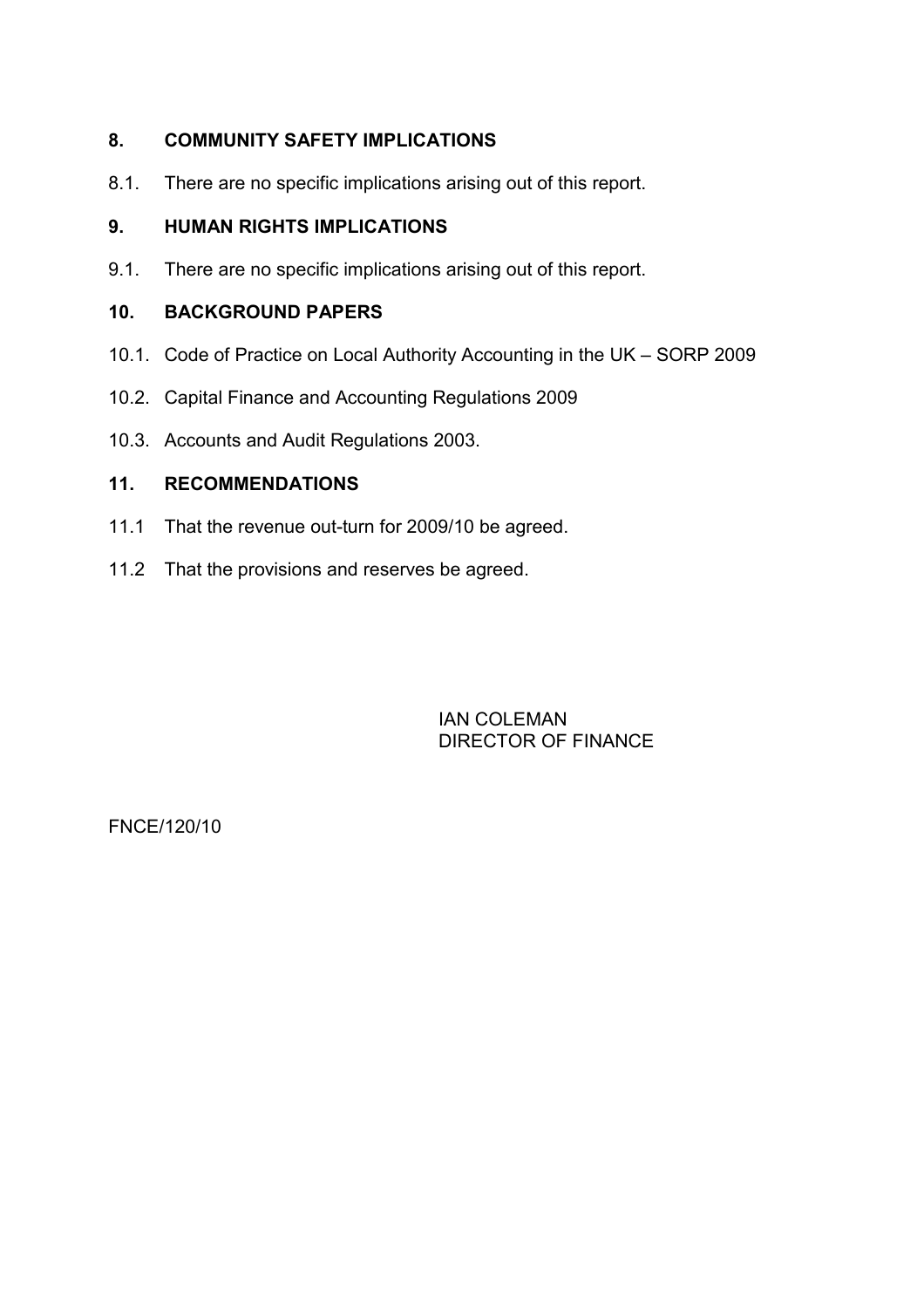### GENERAL FUND PROVISIONS AS AT 31 MARCH 2010

|                                                         | £000  |
|---------------------------------------------------------|-------|
| <b>Housing Benefit</b>                                  | 3,153 |
| Public Interest Disclosure Act (PIDA) -Supported Living | 241   |
| <b>Empty Property</b>                                   | 188   |
| Match Funding                                           | 167   |
| <b>Local Development Framework</b>                      | 137   |
| Local Area Agreement (LAA) Network Support              | 134   |
| <b>Merseyside Information Service</b>                   | 125   |
| <b>Highway Works</b>                                    | 103   |
| Other                                                   | 517   |
|                                                         | 4,765 |

### Housing Benefit

The Council is able to claim subsidy for a substantial proportion of Housing and Council Tax Benefit payments made to eligible claimants. This involves the submission of annual claims to the Department for Work and Pensions (DWP) that are subject to audit by the Audit Commission.

There are a number of outstanding claims issues requiring final settlement with the DWP. Changes in the interpretation of legislation and subsidy arrangements may require adjustments to be made to prior years. The Council reserves the right to challenge the reasonableness of any calculations in respect of claw-back.

## Public Interest Disclosure Act (PIDA) –Supported Living

The Public Interest Disclosure Act report identified individuals within In-House Supported Living accommodation who had been overcharged for their care. A provision is required as repayment of these charges will be made in 2010-11.

### Empty Property

This is required for the Council funding contribution to HOUSED improvements in Craven Street.

### Match Funding

This is required to match a series of commitments including artistic and cultural developments, golf events and the Hoylake and West Kirby improvement plan.

### Local Development Framework

This represents the sum remaining for the implementation of a number of studies that were approved by Cabinet on 15 March 2007 and have been programmed over forthcoming years.

## Local Area Agreement (LAA) Network Support

This provision relates to sums set aside to fund the development of the Local Area Agreement. The provision will support both the Authority and voluntary network activities in delivering the Local Area Agreement.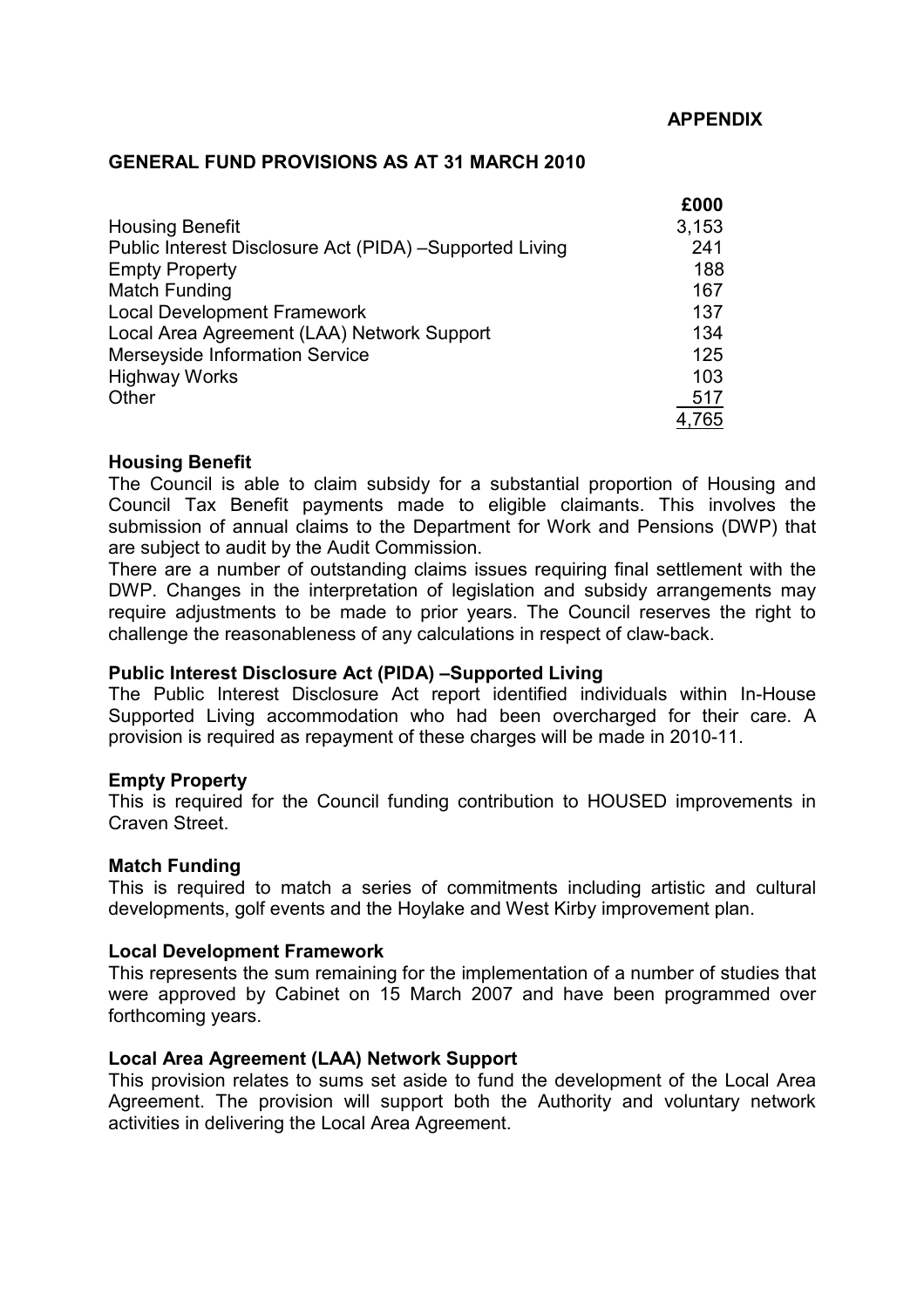### Merseyside Information Service

To be used to cover costs arising from the winding up of this organisation. The provision will be used when the accounts for the services have been finalised.

# Highways Works

This is a contingency for the writing-off of irrecoverable debts that include rechargeable works, road reinstatements and outstanding debtors to the Operational Services Division.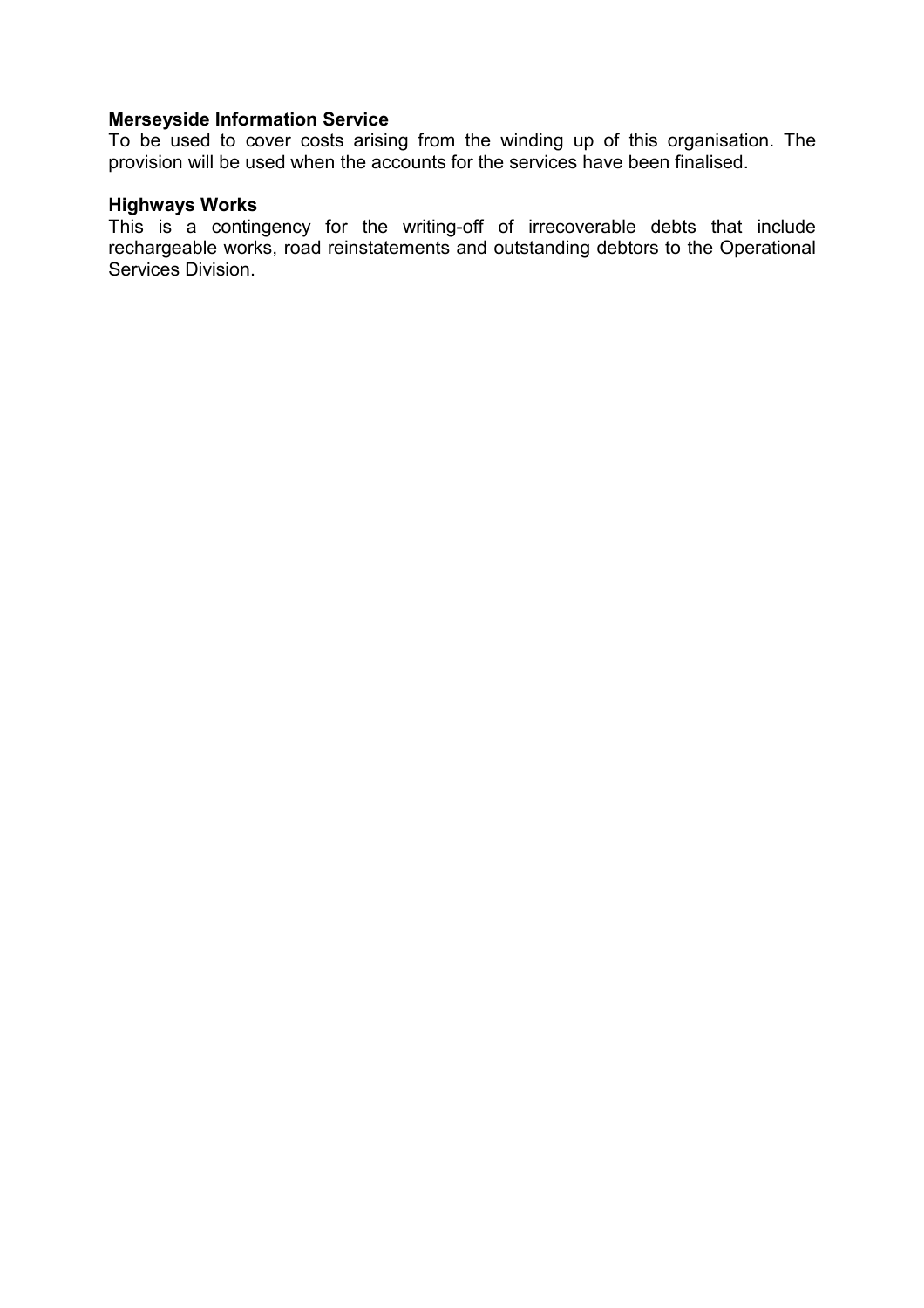# GENERAL FUND RESERVES AS AT 31 MARCH 2010

|                                                 | £000   |
|-------------------------------------------------|--------|
| <b>Housing Benefit</b>                          | 15,295 |
| <b>Working Neighbourhoods Fund</b>              | 11,779 |
| <b>School Balances</b>                          | 8,427  |
| Debt Restructuring and Financing                | 7,941  |
| Local Pay Review                                | 6,375  |
| <b>Connexions Partnership Pension</b>           | 4,690  |
| <b>Minimum Revenue Provision</b>                | 4,400  |
| IT/Intranet                                     | 1,633  |
| <b>Supporting People Programme</b>              | 1,632  |
| <b>Schools Capital Schemes</b>                  | 1,376  |
| <b>Former HRA Contingency</b>                   | 1,125  |
| <b>Group Repair</b>                             | 880    |
| <b>Strategic Asset Review</b>                   | 866    |
| <b>Dedicated Schools Grant</b>                  | 785    |
| <b>Schools Harmonisation</b>                    | 600    |
| <b>Private Finance Initiative Revenue</b>       | 420    |
| Heritage Fund                                   | 420    |
| <b>Automatic Meter Readers</b>                  | 415    |
| <b>Assistive Technology</b>                     | 400    |
| Match Funding                                   | 395    |
| Local Area Agreement Reward                     | 380    |
| <b>Schools Contingency</b>                      | 370    |
| One Stop Shop IT Network                        | 349    |
| Energy Investment - Street Lighting             | 310    |
| <b>Primary Care Trust - Physical Activities</b> | 300    |
| Sports Centre contingency                       | 300    |
| <b>Schools Service IT</b>                       | 294    |
| <b>Summer Term</b>                              | 280    |
| <b>Structural Maintenance</b>                   | 250    |
| <b>Home Adaptations</b>                         | 233    |
| End of Life Care                                | 210    |
| <b>Youth Service</b>                            | 209    |
| <b>Local Development</b>                        | 202    |
| <b>Contact Point</b>                            | 200    |
| Other                                           | 6,325  |
| <b>Total Reserves</b>                           | 80,066 |

# Housing Benefit

There is an ongoing issue relating to the previous Housing Benefit Supporting People arrangements, the potential claw-back of subsidy against recent years and sums setaside for the further development of the Integrated Benefits and Council Tax IT system.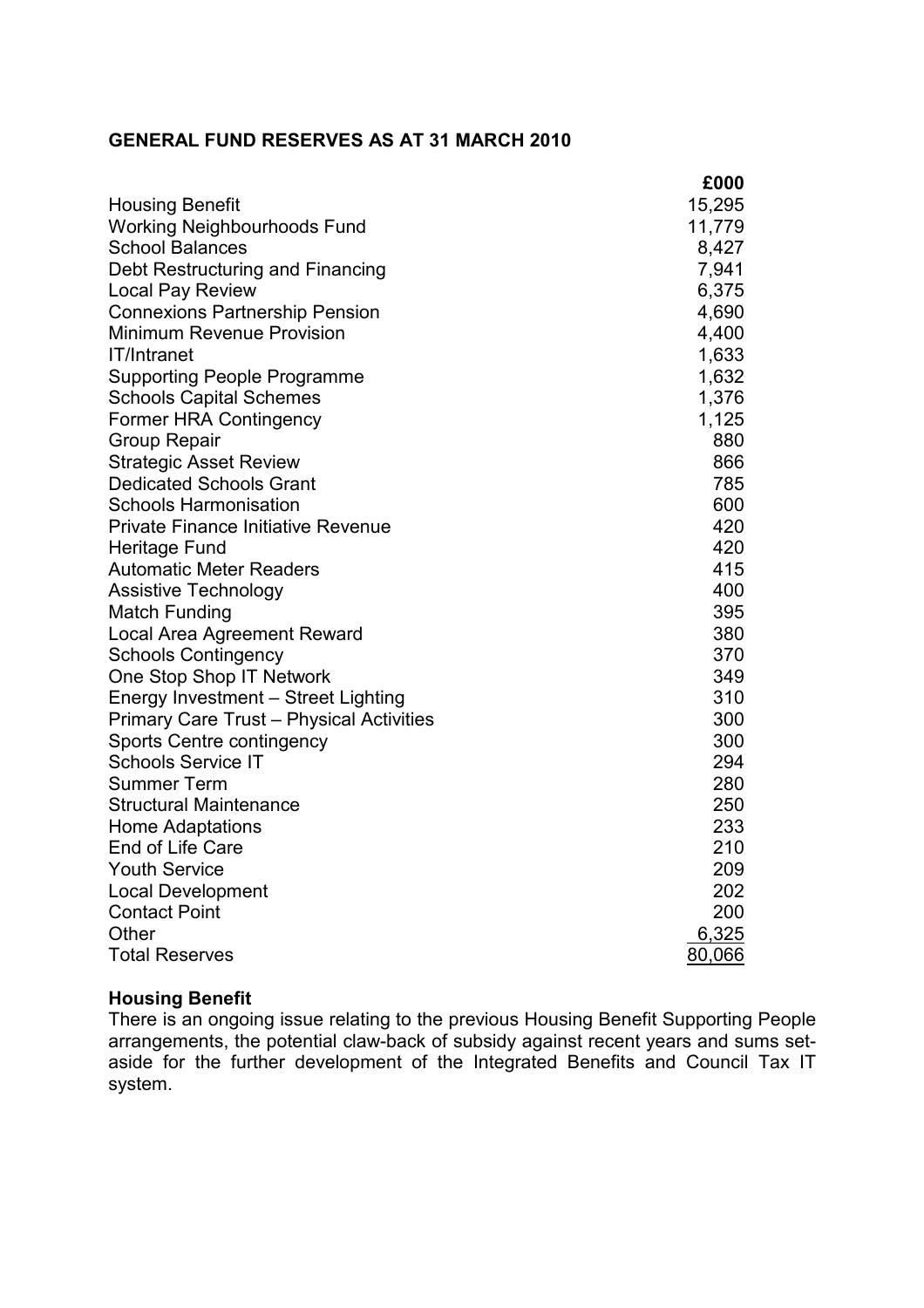### Working Neighbourhoods Fund

Working Wirral resources are used to commission activity to deliver the Investment Strategy priorities of tackling worklessness, improving skills levels and increasing enterprise, business growth and investment. The reserve represents the sums identified for the delivery of the programme which covers a number of years.

### Schools Balances

These reserves are earmarked for use purely by the schools. The balance consists  $of: -$ 

|                       | £000    |
|-----------------------|---------|
| Schools underspending | 10,119  |
| Schools overspending  | (1,691) |
| Net Schools balances  | 8,427   |

### Debt Restructuring and Financing

To cover the premiums associated with the early repayment of debt, future interest rate increases and costs associated with the termination of leases.

### Local Pay Review

The amount identified, and set-aside, to fund the costs of implementing proposals to harmonise and simplify working arrangements as well as meeting the requirements arising from the implementation of equal pay legislation.

### Connexions Partnership Pension

The Council, along with other Councils on Merseyside has agreed to commission Greater Merseyside Connexions Partnership for the delivery of information services to young people and provide a financial guarantee for the potential unfunded pension liabilities. The Partnership is an admitted body of the Merseyside Pension Fund and the Wirral share of the guarantee has been assessed as £4.690 million (apportioned on population across Merseyside).

### Minimum Revenue Provision (MRP)

The Capital Finance and Accounting Regulations 2008 introduced new methods for calculating the MRP. The reserve has been established to offset any resultant increase in costs.

### IT/Intranet

For the expansion and development of ICT services in the implementation of the programme agreed as part of the IT Strategy.

## Supporting People Programme

Permission has been granted from the Department for Communities and Local Government to retain any administration and specific programme grant for use in future years. This reserve is to be spent on a number of initiatives to support people in need to live in their own homes.

### Schools Capital Schemes

The reserve was set aside for the delivery and completion of capital schemes within schools.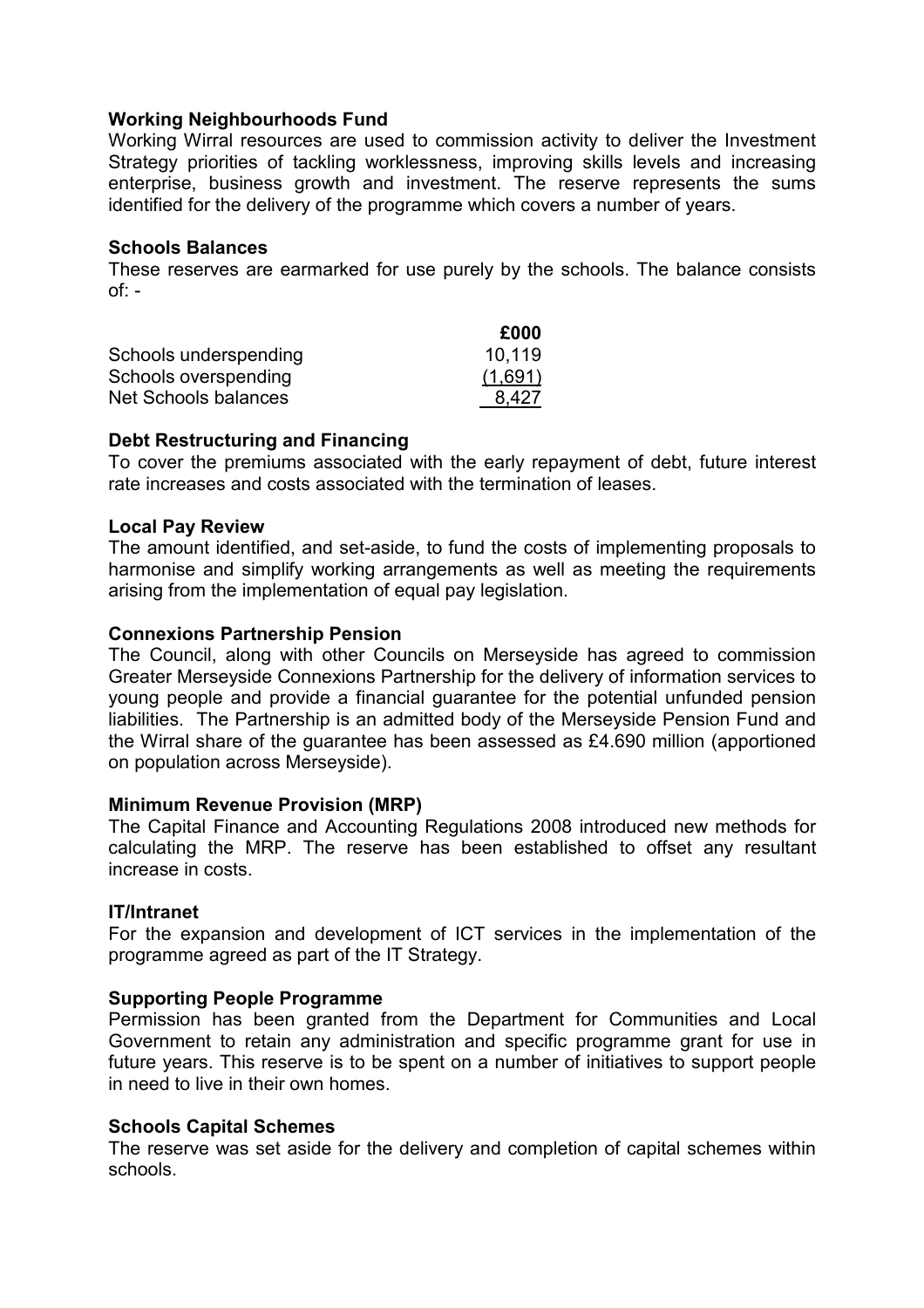### Former HRA Contingency

There are a number of outstanding liabilities that may arise in later years relating to the former Housing Revenue Account. These include outstanding contract retentions, rechargeable jobs and potential insurance claims. The reserve also provides for any other unforeseen liabilities relating to the HRA that may arise in the future.

### Group Repair

This sum relates primarily to funding towards the 'Triangles Property Renovation Scheme'. Residents and landlords also contribute to the cost of the works, with the balance being utilised to support future renovation schemes.

### Strategic Asset Review

Reserve established to support the implementation of the strategic asset review and includes funding for items such as Guinea Gap and capacity building activities.

### Dedicated Schools Grant

The additional Dedicated Schools Grant that was received less the 2009-10 overspend on the schools budget. This will be included in the 2010-11 formula distribution to schools.

### Schools Harmonisation

To fund the potential costs associated with implementing Phase 2 of the local pay review which relates to those employees within schools.

### Private Finance Initiative (PFI) Revenue

A Government Grant supports the PFI Scheme and the Council has agreed that the surplus grant received in the early years should be carried forward to offset PFI costs in future years.

### Heritage Fund

To provide funding for individuals, associations and communities to enhance the recording, preservation and protection of the urban, maritime and rural heritage of **Wirral** 

### Automatic Meter Readers

Reserve established to cover the running costs of installation and maintenance of automatic meter readers in Wirral schools. This initiative to introduce meters in 2010/11 is to assist schools in the implementation of the Carbon Reduction Commitment.

### Assistive Technology

To cover the future costs of assistive technology to help people maintain their independence.

### Matching Fund

The aim is to provide funds for any special initiatives that may arise involving grants, which will need to be matched by the Authority.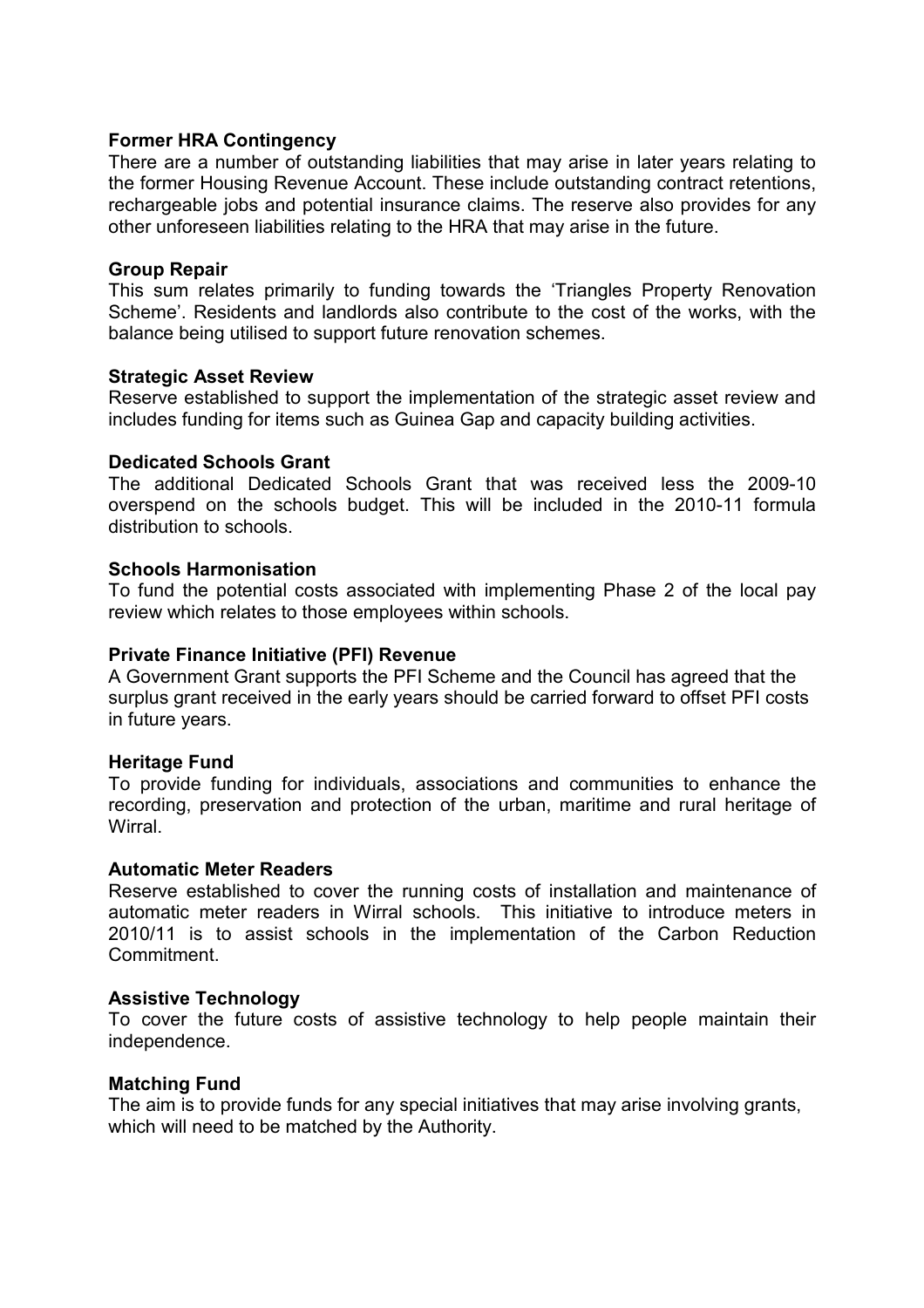### Local Area Agreement Reward

To fund agreed allocations of performance grant held by Wirral Council acting as the LAA accountable body. These will be paid to LAA partners in accordance with grant conditions.

### Schools Contingency

Created to cover formula errors that would have been unknown at the time schools budgets were set. Such adjustments may result in an additional budget being allocated from this reserve.

### One Stop Shop IT Network

To develop the Information Technology systems within the One Stop Shops.

### Energy Investment – Street Lighting

This sum relates to the balance from a policy option to pilot the implementation of an energy efficient Street Lighting Programme in 2010-11.

### Primary Care Trust – Physical Activities

Funding from the primary care trust for health related schemes. These will take place in Council sports centres and be organised by Sport Development.

### Sports Centre Contingency

To assist in developing the programme for youth participation in sporting activities.

### Schools Service IT

To support the service in the event of demands for IT support by schools changing in future years.

### Summer Term

To cover the cost of advisory teachers in the summer term in the event of schools not deciding to purchase services.

### Structural Maintenance

Funding agreed by Cabinet to support the 2010-11 Structural Maintenance programme.

### Home Adaptations

To facilitate a programme of minor adaptations to improve standards of living.

### End of Life Care

To support the training and education for staff, predominately domicillary care staff, in end of life care.

### Youth Service

This represents the balance of the assimilation costs of the Wirral Youth Theatre.